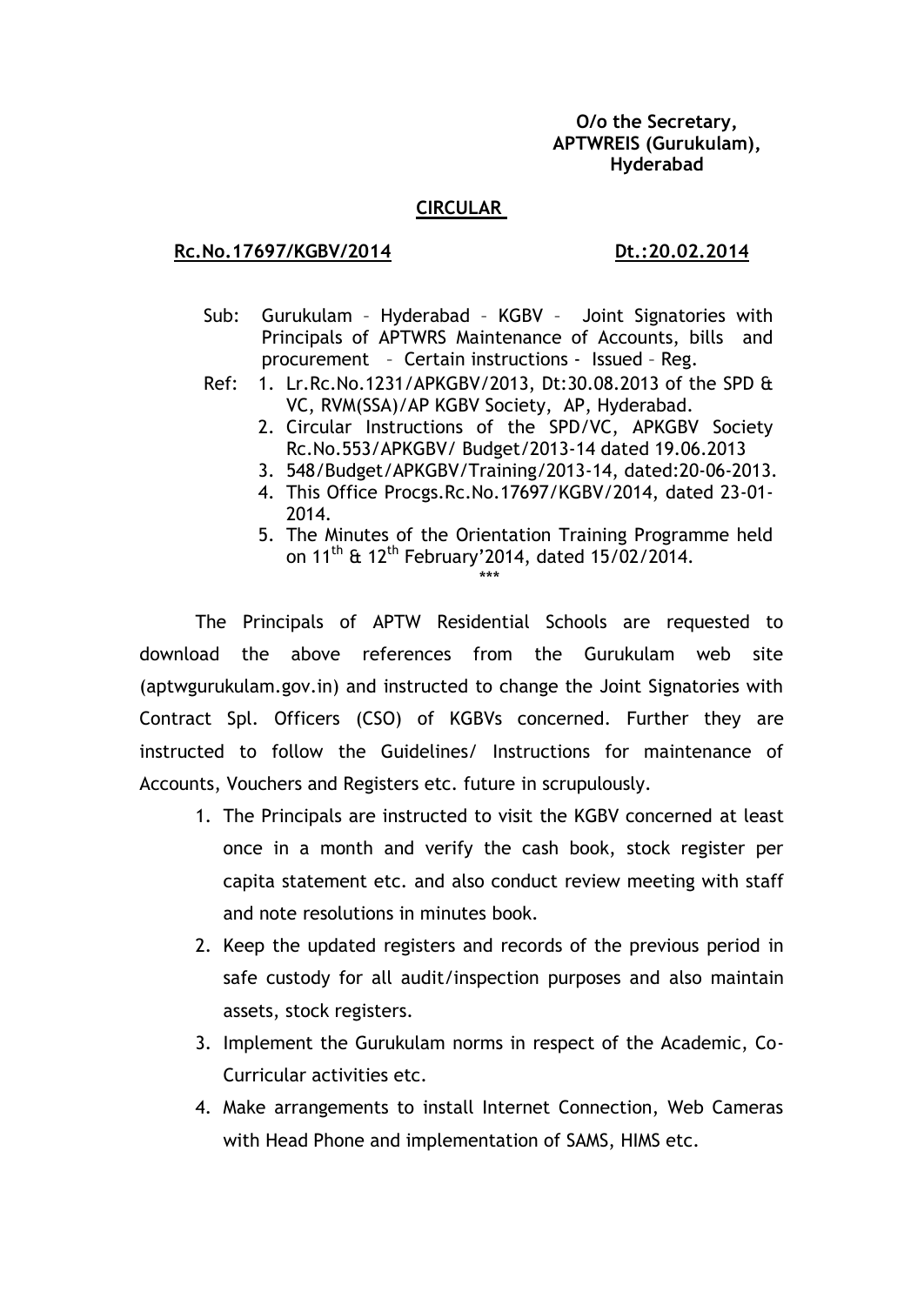5. The Principal are requested to keep an amount of Rs.10000/- with CSO of the (23) KGBVs (listed below) and Rs.5000/- with CSO of the rest of KGBVs as a permanent advance for petty expenses in the Institution. At the time of the visit of the Principal the said expenses shall be passed and issue a check to that extent amount for recoupment and book the vouchers in Cash Book.

| SI.<br>No.              | <b>District</b> | Place of the<br><b>KGBVs</b> | Name of the Joint Signatory<br>authorised |           |                | <b>Distance</b><br>in Kms |
|-------------------------|-----------------|------------------------------|-------------------------------------------|-----------|----------------|---------------------------|
| 1                       | Vizianagaram    | Mentada                      | Principal,                                | APTWRS(B) | P.Konavalasa   | 60                        |
| $\overline{2}$          | Guntur          | <b>Bollapally</b>            | Principal,                                | APTWRS(B) | Nagarjunasagar | 90                        |
| $\overline{3}$          | Chittoor        | Kalakada                     | Principal,                                | APTWRS(B) | Renigunta      | 90                        |
| $\overline{\mathbf{4}}$ | Chittoor        | Santhipuram                  | Principal,                                | APTWRS(B) | Renigunta      | 160                       |
| 5                       | Chittoor        | Mulkalacheruvu               | Principal,                                | APTWRS(B) | Renigunta      | 160                       |
| 6                       | Kadapa          | S. Mydukur                   | Principal,                                | APTWRS(G) | Rayachoti      | 100                       |
| $\overline{7}$          | Ananthapur      | Gorantla                     | Principal,                                | APTWRS(G) | Tanakallu      | 80                        |
| 8                       | Ananthapur      | Mudigubba                    | Principal,                                | APTWRS(G) | Tanakallu      | 80                        |
| 9                       | Ananthapur      | Nallamada                    | Principal,                                | APTWRS(G) | Tanakallu      | 70                        |
| 10                      | Ananthapur      | Talupula                     | Principal,                                | APTWRS(G) | Tanakallu      | 70                        |
| 11                      | Kurnool         | Gonagandla                   | Principal,                                | APTWRS(G) | Mahanandi      | 70                        |
| 12                      | Kurnool         | Tuggali                      | Principal,                                | APTWRS(G) | Mahanandi      | 120                       |
| 13                      | Kurnool         | Chippagiri                   | Principal,                                | APTWRS(G) | Mahanandi      | 120                       |
| 14                      | Mahabubnagar    | Bommaraspet                  | Principal,                                | APTWRS(B) | Balanagar      | 80                        |
| 15                      | Ranga Reddy     | Manchal                      | Principal,                                | APTWRS(B) | Kulkacherla    | 120                       |
| 16                      | Ranga Reddy     | Basheerabad                  | Principal,                                | APTWRS(B) | Kulkacherla    | 85                        |
| 17                      | Medak           | Narayankhed                  | Principal,                                | APTWRS(B) | Narsapoor      | 110                       |
| 18                      | Adilabad        | Dandepally                   | Principal,                                | APTWRS(B) | Utnoor         | 70                        |
| 19                      | Adilabad        | Khanapur                     | Principal,                                | APTWRS(B) | Utnoor         | 80                        |
| 20                      | Adilabad        | Kadam                        | Principal,                                | APTWRS(B) | Utnoor         | 70                        |
| 21                      | Karimnagar      | Husnabad                     | Principal,                                | APTWRS(G) | Yellareddypet  | 120                       |
| 22                      | Nalgonda        | Narayanapur                  | Principal,                                | APTWRS(B) | Miryalaguda    | 150                       |
| 23                      | Nalgonda        | Peddavura                    | Principal,                                | APTWRS(B) | Miryalaguda    | 70                        |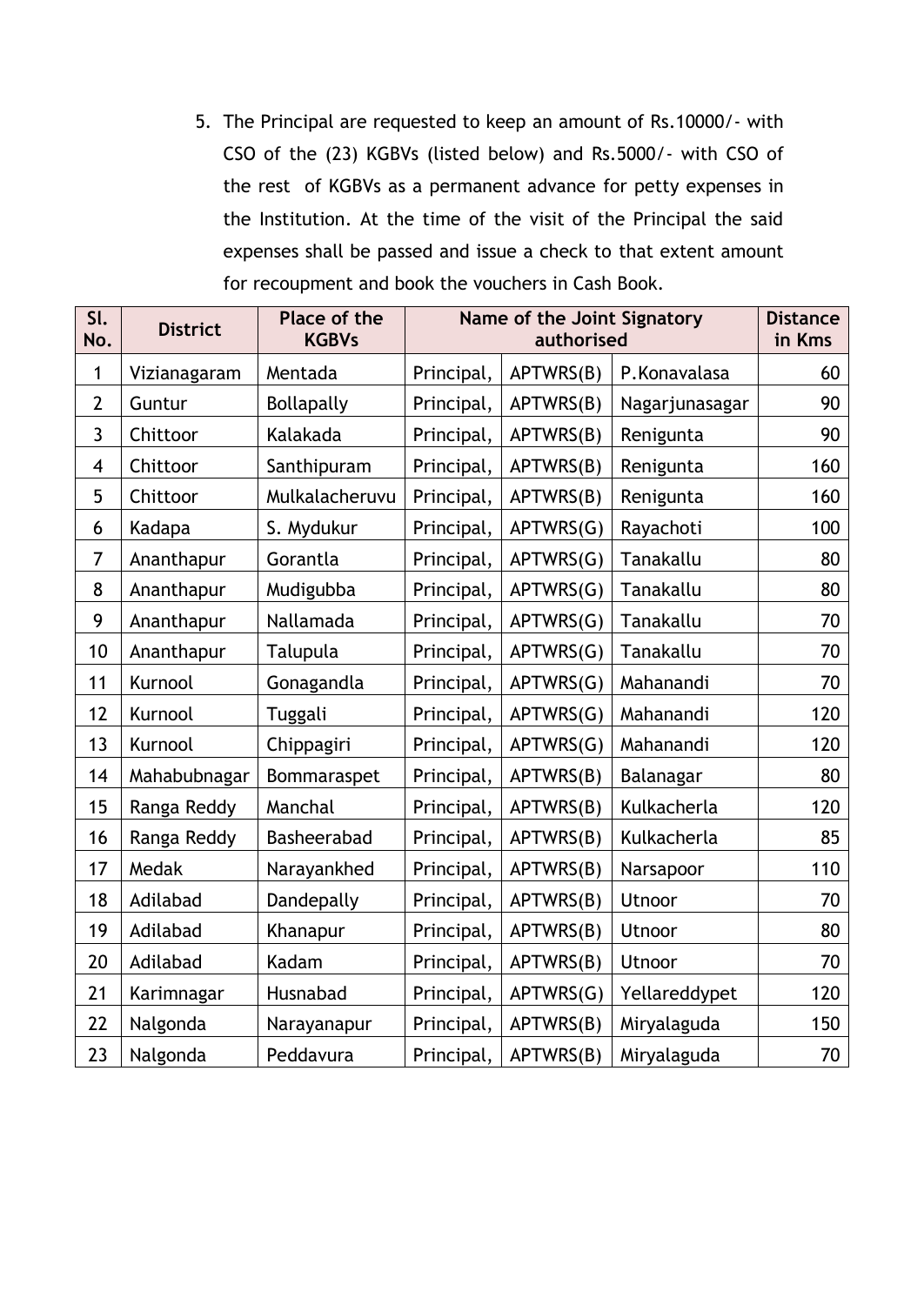# **The guidelines for the Contract Special Officers (CSO):**

## **(i) SALARIES:**

Monthly paybills should have following enclosures.

- 1. Paybill in Form-47 with name and designation of the employee duly making pass order for net amount.
- 2. Utilisation certificate, Receipts & Expenditure of previous month in prescribed proforma duly signed by the accountant, and the Contract Special Officer in the prescribed proforma.
- 3. Xerox copy of the previous month acquaintance
- 4. Posting, Joining Report should be enclosed, if any changes occurred.
- 5. The following certificate should be enclosed

" **Certified that apart from the normal checks, I have verified the claim after obtaining all the required details, cadre strength, arithmetical accuracy and found correct. The claim was not preferred and paid previously". After deducting the UD pay amount of Rs. ……………….. .The net salary for this month is Rs. ……………………….**"

- 6. Per- capita,borders Statement of previous month for previous month.
- 7. UD Pay certificate
- 8. The UD Pay of the previous month is given below:

| SI. | <b>Item</b>     | <b>Released</b> | <b>Expenditure</b> | <b>UD Pay</b> |
|-----|-----------------|-----------------|--------------------|---------------|
| No. |                 | amount          | incurred           |               |
|     | <b>Salaries</b> |                 |                    |               |
|     | <b>Diet</b>     |                 |                    |               |
| ົ   | Cosmetics       |                 |                    |               |
|     | <b>Others</b>   |                 |                    |               |
|     | <b>Total</b>    |                 |                    |               |

## **(II). ELECTRICITY,RENTS & STITCHING CHARGES**:

- 1. Original demand (Bill), Non-drawl certificate should be enclosed for release of Electricity Consumption charges.
- 2. Original Bill in FORM-58, Rental agreement deed, Advance stamp receipt, Rent fixation order, Non-drawl certificate should be enclosed for release of amount.
- 3. Original printed bill with stock entry, advance stamp receipt, Nondrawl certificate should be enclosed for release of payment.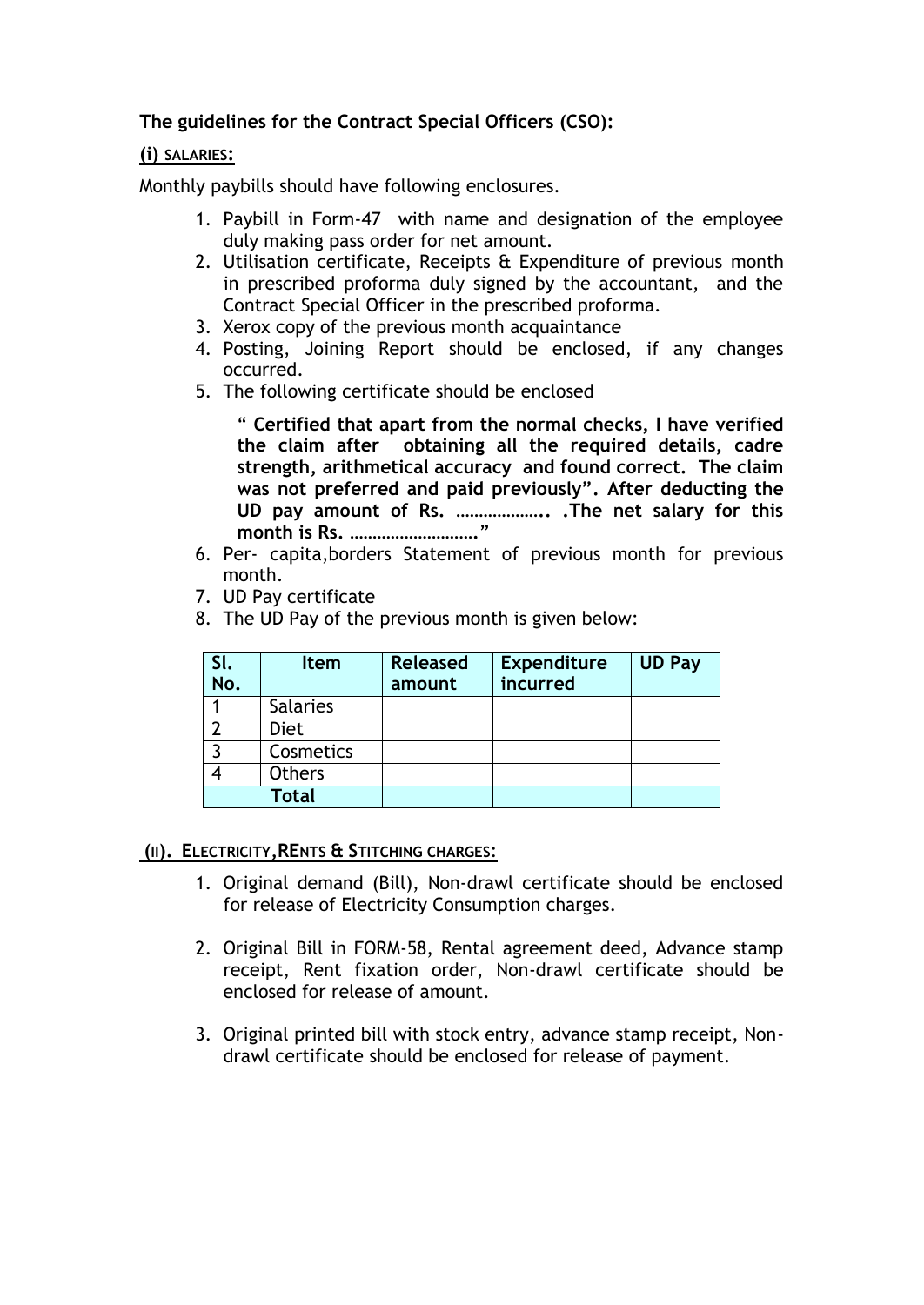## (iii) **DIET & COSMETICS**:

- 1. Monthly Diet & cosmetic shall be released on the basis of attendance reports of SAMS of KGBV concerned.
- 2. Class Room and Hostel Attendance and Attendance reflected in SAMS should be tallied.
- 3. Stores and stocks should be verified regularly and attested in the registers by the CSO.
- 4. Contract Special Officers shall verify physically the Assets available in the institution with reference to Assets registers and certify the same every Year on March  $31<sup>st</sup>$  and taken counter signature of the principal concerned.
- 5. Purchases should be made only through GCC/ approved tenderer, no local purchases to be entertained.
- 6. Contributions towards donations and giving advertisements to press and media are strictly not permitted from the KGBV funds.
- 7. All sanctions, purchases, procurement etc should be the within the limits of the sanctioned amounts only towards contingencies.
- **(IV) GENERAL**:
	- 1. Every Institution should have only one Saving Bank account. All other current accounts should be closed immediately
	- 2. Parent Teacher Association meetings should be held quarterly, the minutes of the meeting along with photo shall be furnished to the Head office through e-mail/ soft copy.
	- 3. Diet. Contingent expenditure should not exceed the sanctioned amount, if any excess found the same may be recovered from the CSO concerned.
	- 4. Salaries shall be paid only after receipt of the sanctioned amount from the Head Office.
	- 5. TDS to be deducted mandatory @ 2% on the gross amount of the bill at source by the CSO concerned and remit into the IT Department.
	- 6. The Prof.Tax should be remitted to the Govt. a/c within the three days from the date of disbursement.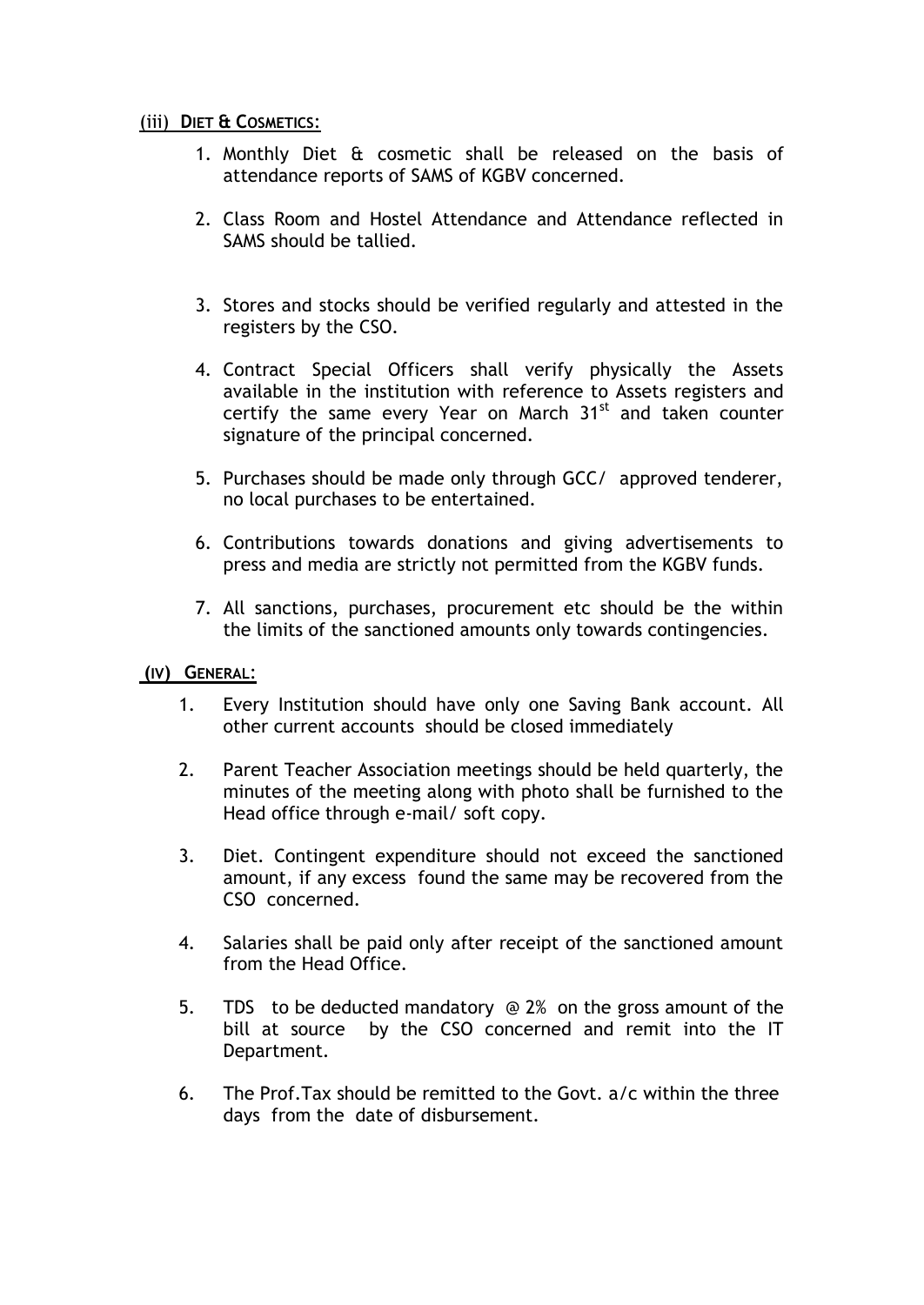7. Professional Tax rates to be followed for all employees –

 Below Rs.15000- No Prof.tax. Range from Rs.15001 to 20,000 – Rs 150 per month Range from Rs.20001 & above – Rs 200 per month This amount should be credited to Major head 0028- Other taxes on income and expenditure-107- Taxes on professions, trades, callings and employment 01- Receipts from PTCE.

- 8. TA bills of the CSOs shall be claimed with the counter signature of the concerned Principal.
- 9. No TA shall be paid to the Teaching and Non-Teaching staff.
- 10. Full particulars of expenditure with sub-voucher for individual items should be furnished in the statement enclosed to the bill. All sub-vouchers for payments exceeding Rs.1,000/- and above should be enclosed to the bills. Sub-vouchers not exceeding Rs.1,000/- should be cancelled and filed in the office copy and certificate to that effect should be furnished on the bill. **(SR – 18(e)TR – 16).**
- 11. Mobile Phone charges are restricted to Rs500/-per month. If exceeds the over and above amount shall be paid personally.

# **(V). AUDIT**:

- 1. Since inception, all the following Records /Registers are to be kept under the safe custody of the Existing Contract Special Officer only. CSOs are responsible to take over the previous records from the SOs concerned. If any shortfall in records, give written complaint against former Special Officer immediately to the Principal intimation to the under signed.
	- a. Cash Book
	- b. General Ledger
	- c. Stock Register
	- d. Stock issue Register
	- e. Hostel & Class Room attendance Register
	- f. Asset Register
	- g. Per-capita Statement Register
	- h. Tender & Rental agreement Register
	- i. Serially numbered Cash Vouchers duly signed by the accountant, Sr. CRT & Special Officer
	- j. TA Bill Register
	- k. Paybill Register
	- l. EMD Register
	- m. Purchase of Medicine Register
	- n. Sick students Register etc.